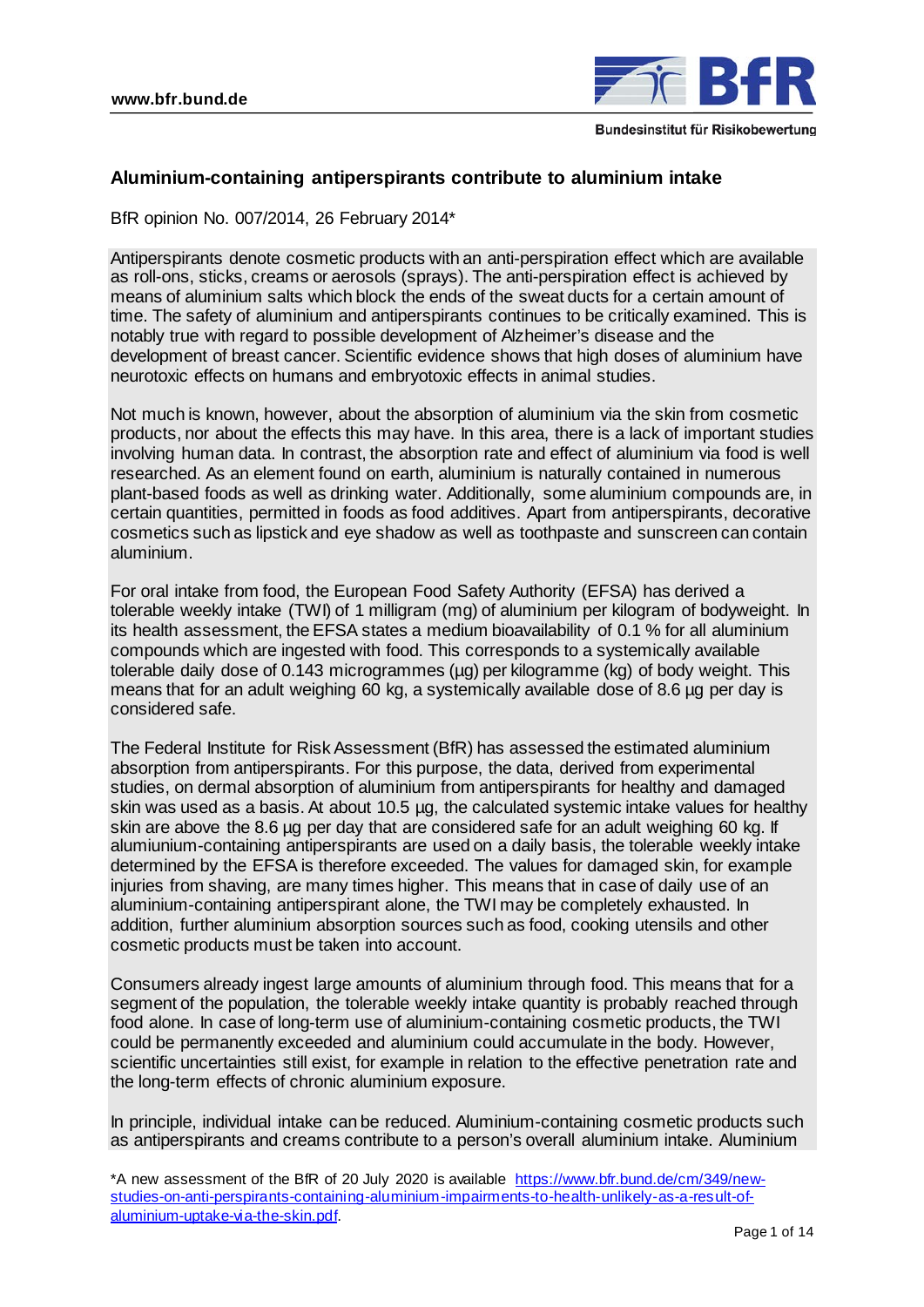

absorption via antiperspirants is notably lowered, if such products are not applied to the skin immediately after shaving or to damaged armpit skin. Alternatively, a deodorant without any aluminium additives can be used.

Despite a series of relevant studies, it has not been possible so far to provide scientific evidence of a causal relationship between elevated aluminium intake from antiperspirants and Alzheimer's disease and / or breast cancer. This lack of evidence is due to the inconsistent data currently available.

In the opinion of the BfR, a need for research notably exists with regard to the effective absorption quantity of aluminium through the skin. In addition, the BfR does not have any data to conduct a risk assessment of aluminium following long-term dermal exposure. Only if such information is available can a final risk assessment of the health effects of aluminiumcontaining antiperspirants and other cosmetic products be conducted.

| <b>ZEBfR</b> |                                                                                                            | <b>BfR</b> risk profile:<br>Aluminium-containing antipersprants (Opinon No. 007/2014) |                                                   |                                              |                                    |          |                                                            |  |
|--------------|------------------------------------------------------------------------------------------------------------|---------------------------------------------------------------------------------------|---------------------------------------------------|----------------------------------------------|------------------------------------|----------|------------------------------------------------------------|--|
| A            | Who is affected                                                                                            | <b>General population</b>                                                             |                                                   |                                              |                                    |          |                                                            |  |
| B            | <b>Probability of health</b><br>impairment in case of<br>using aluminim-containing<br>antipersparants      | Practically non-<br>existant                                                          | <b>Unlikely</b>                                   |                                              | <b>Possible</b>                    | Probable | Certain                                                    |  |
| C.           | <b>Severity of health</b><br>impairment in case of<br>using aluminium-<br>containing<br>antipersparants[1] | No immediate impairment                                                               |                                                   |                                              |                                    |          |                                                            |  |
| D            | Validity of available data<br>[2]                                                                          | High:<br>The most important data is<br>available and there are no<br>contradictions   |                                                   | Medium:<br>Some important data is<br>missing |                                    |          | Low:<br>much important data is missing<br>or contradictory |  |
| Ė            | <b>Controllability by the</b><br>consumer <sup>[3]</sup>                                                   | Control not necessary                                                                 | Controllable through<br>precautionary<br>measures |                                              | Controllable<br>through av oidance |          | Not controllable                                           |  |

Text f ields with dark blue background characterise the properties of the risk assessed in this opinion (more detailed inf ormation on this can be f ound in the text of Bf R opinion No 007/2014 of 26. Februar 2014)

#### **Notes**

The purpose of the risk profile is to visualise the risk described in the BfR opinion. It is not intended for risk comparisions. The risk profile should only be read in the context of the opinion.

#### **Line C – Severity of health impairement in case of using aluminium containing antipersparants**

[1] - Scientific evidence shows that high doses of aluminium have neurotoxic effects on humans and embry otoxic effects in animal studies. Despite a series of relev ant studies, it has not been possible so far to provide scientific evidence of a causal relationship between elev ated aluminium intake f rom antiperspirants and Alzheimer's disease and / or breast cancer. This lack of ev idence is due to the inconsistent data currently av ailable.

#### **Line D – Validity of available data**

[2] - There is a lack of human data. The BfR is of the opinion that research is needed on the actual quantities of aluminium absorbed through the skin and on long-term dermal exposure to aluminium.

#### **Line E – Controllability by the consumer**

[3] – The information giv en in the row "Controllability by consumers" is not intended as a BfR recommendations but is of a descriptive nature only. The BfR made recommendations for action in its opinion: It is possible to reduce indiv idual aluminium intake. Cosmetic products such as aluminium-containing antiperspirants and creams contribute to the ov erall intake of aluminium. Aluminium absorption can notably be minimised by ensuring that aluminium-containing antiperspirants are not used immediately af ter shav ing nor on damaged armpit skin. Instead, deodorants without aluminium salts can be used.

BUNDESINSTITUT FÜR RISIKOBEWERTUNG (BfR)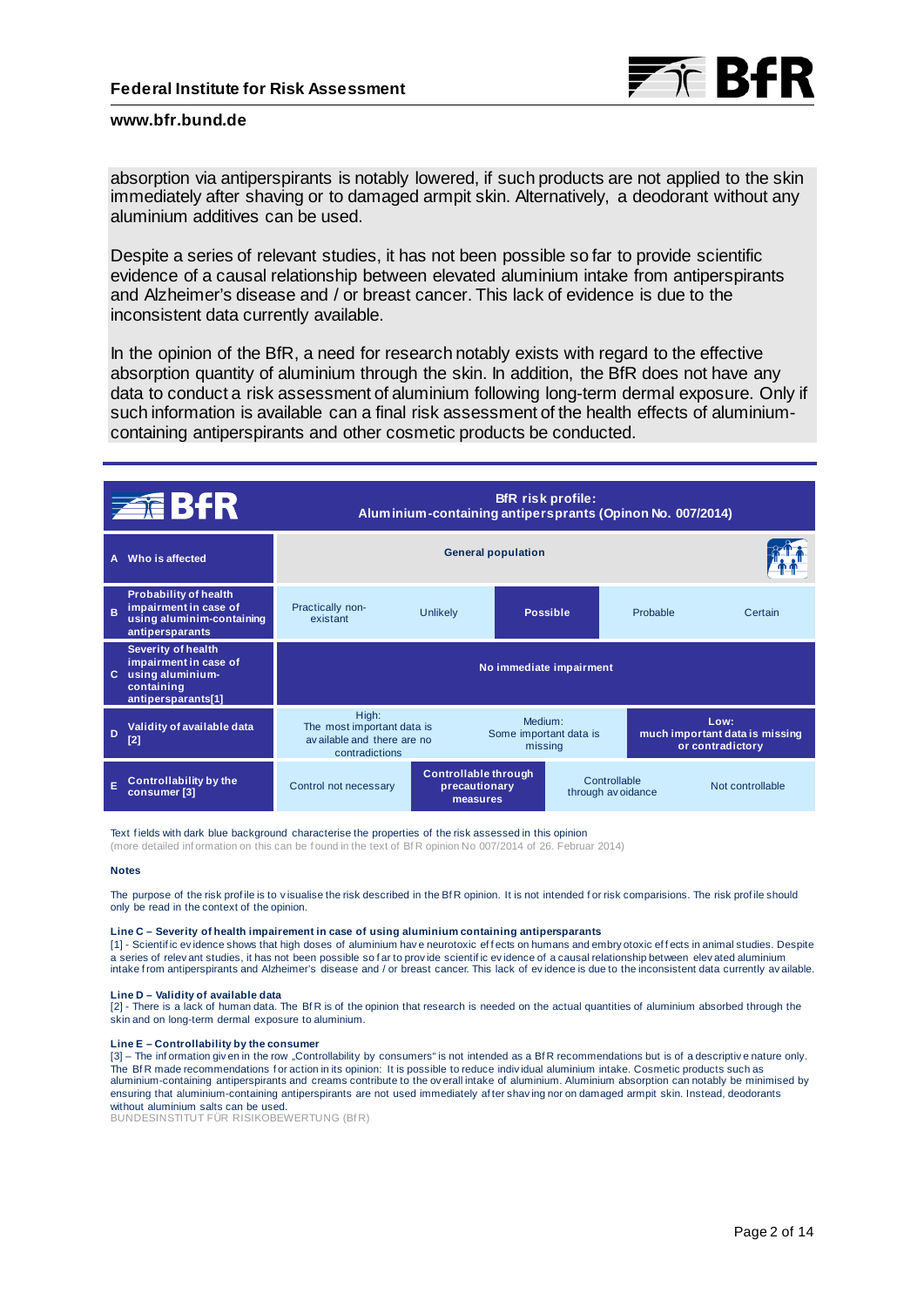

# **1 Subject of the Assessment**

As the third-most abundant element found in the earth crust, aluminium is a natural component of drinking water as well as many untreated foods such as fruit and vegetables. Further sources of aluminium intake in humans are certain food additives and aluminiumcontaining consumer goods such as cooking utensils, cans, foils or tubes from which the light metal can be transferred to food. In 2008, the European Food Safety Authority (EFSA) defined a tolerable weekly intake (TWI) of 1 mg of aluminium / kg of bodyweight. A further source of aluminium exposure are cosmetic products. In antiperspirants, aluminium salts are used due to their anti-perspiration properties.

In recent years, the safety of aluminium intake from the mentioned sources including cosmetic products has repeatedly been critically examined. This notably applies to the possible development of breast cancer and Alzheimer's disease. According to some reports, Alzheimer's patients showed increased aluminium concentrations in the affected brain regions.

Based on more recent studies, for example on the penetration of aluminium salts from antiperspirants into human skin (Pineau et al., 2012) as well as risk assessments by the authorities in France and Norway (AFSSAPS, 2011; VKM, 2013), the Federal Institute for Risk Assessment (BfR) has assessed consumer exposure to aluminium from antiperspirants. The Scientific Committee Scientific Committee on Consumer Safety, SCCS of the European Commission is currently also conducting a risk assessment of aluminium in cosmetic products.

## **2 Result**

The estimated aluminium intake from antiperspirants may be within the range which the EFSA has defined as the tolerable weekly intake (TWI). Exceeding this value leads to a decrease in the safety margin to the (maximum) dose which in animal experiments (only just) does not have any adverse health effects (NOAEL, no observed adverse effect level).

Due to the inconsistent data situation, no sound scientific evidence has, despite a series of relevant studies, emerged to date to prove a connection between, on the one hand, elevated aluminium intake from antiperspirants, food and drinking water or certain aluminiumcontaining drugs (so-called antacids) and, on the other hand, Alzheimer's disease and / or breast cancer.

Consumers already ingest large quantities of aluminium via food, and for a proportion of the population, the tolerable weekly intake is probably reached through food alone. In case of long-term use of aluminium-containing cosmetic products, the TWI could be permanently exceeded and aluminium could accumulate in the body. However, scientific uncertainties still exist, for example in relation to the effective penetration rate and the long-term effects of chronic aluminium exposure.

It is possible to reduce individual aluminium intake. Cosmetic products such as aluminiumcontaining antiperspirants and creams can contribute to a person's overall aluminium intake. Aluminium absorption via antiperspirants is notably lowered, if such products are not applied to the skin immediately after shaving or to damaged armpit skin. Alternatively, deodorants without any aluminium additives can be used.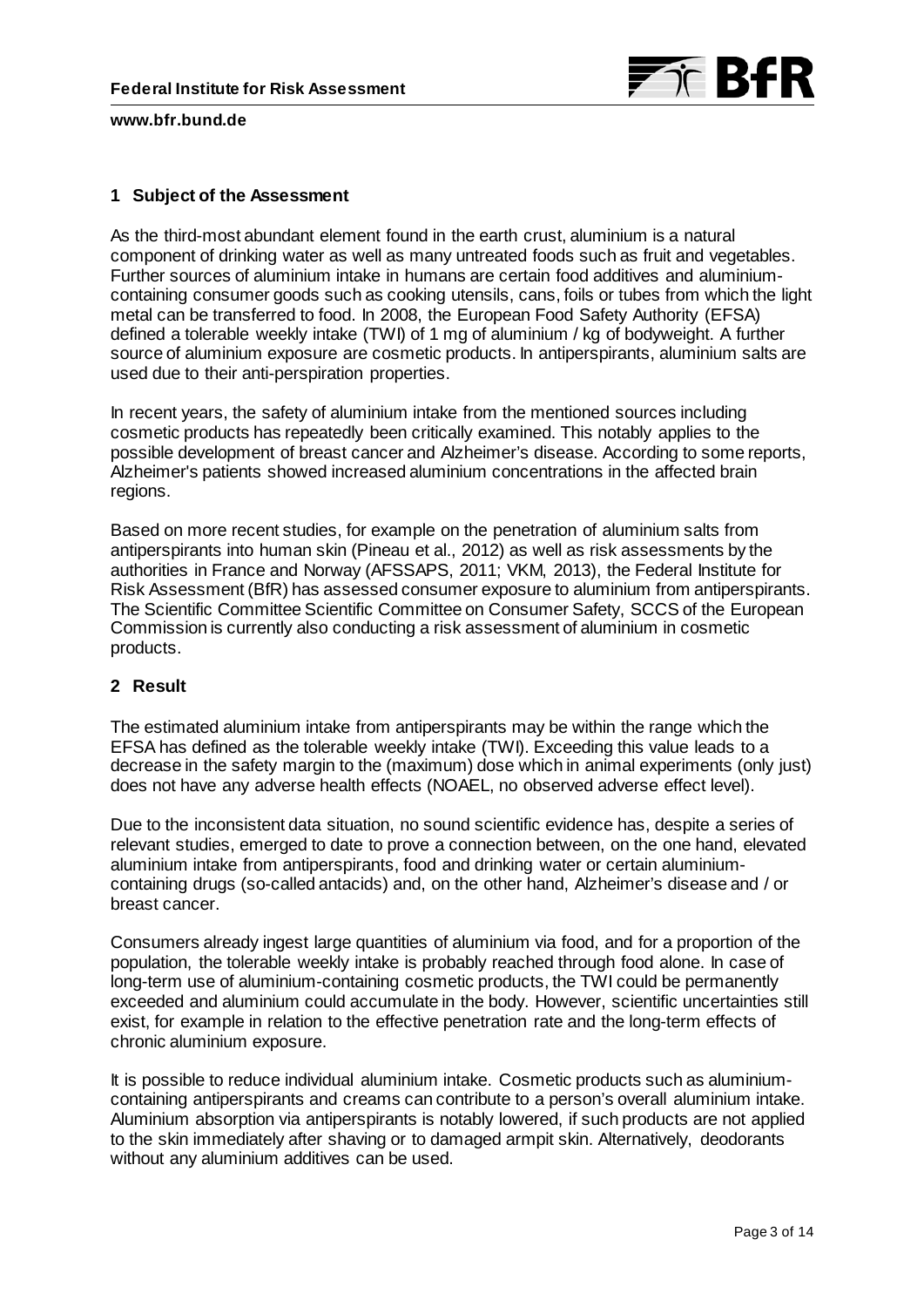

# **3 Statement of Reasons**

The BfR has assessed the presence of aluminium in certain foods and consumer goods on more than one occasion in the past (BfR 2012, 2008, 2007, 2002). Since aluminium salts are frequently used in antiperspirants, the intake of aluminium from such cosmetic substances has been estimated and assessed in addition to the already mentioned sources.

### 3.1 Risk Assessment

A search of the current literature was conducted in the following databases: DIMDIs databases, ISI/Web of Science, Pubmed, Scopus, ScienceDirect, NTP, Litdoc, Chemici (last updated: September 2013).

#### 3.1.1 Agents

One of the main sources of exposure to aluminium for humans is food. Being the third-most abundant element found in the earth crust, aluminium is a natural component of human nutrition, especially of plant-based foods (EFSA, 2008). Many compounds of the metal are water-insoluble when pH-neutral; however solubility increases if the pH becomes acidic or alkaline. The existence of aluminium in food can be traced back to different sources. Apart from the natural presence mentioned, certain aluminium-containing additives can be added to particular foods. In addition, aluminium can migrate to food from aluminium-containing food contact materials such as cooking utensils, kitchen equipment and packaging materials. Aluminium is also contained in drinking water, certain drugs and consumer products. In the cosmetic industry, aluminium compounds have been used, especially aluminium chlorohydrate (aluminium hydroxychloride, CAS-No. 1327-41-9), since the beginning of the 1960s. They are predominantly used as active ingredients in antiperspirants. Whereas the use of substances belonging to the group of aluminium zirconium chloride hydroxides or its complexes with glycine is restricted to a maximum of 20 % (as water-free aluminium zirconium chloride hydroxide) by the European Cosmetics Regulation (Regulation (EC) No. 1223/2009), aluminium chlorohydrate is currently not regulated. According to information obtained by the BfR, concentrations of approximately 20 % are common in antiperspirants. This is the equivalent of an aluminium proportion of approximately 5 %. In contrast, the group fact sheets of the Industrial Association for Body Care and Cleaning Products (Industrieverband Körperpflege- und Waschmittel e.V.) state, for example for antiperspirant creams, concentrations of up to 30 % aluminium chlorohydrate (Association for Body Care and Cleaning Products, 2012). In addition, aluminium compounds are found, for example, as coating of titanium dioxide in sunscreens, as a colour pigment in decorative cosmetic products and, in the form of aluminium fluoride, in some toothpastes.

Aluminium has a double anti-perspiration effect. On the one hand, it causes the pores of the skin to close (adstringent effect). On the other hand, it forms a jellylike protein complex which acts as a kind of plug temporarily blocking the ends of the sweat ducts.

## 3.1.2 Hazard Potential

Aluminium compounds can irritate the skin. No irreversible toxic effects following dermal application are described in the literature, however. The BfR at this point only has limited data on the absorption of aluminium through the skin, e.g. from cosmetic products (see Item 3.1.3 Exposure). An *in-vivo* study showed a penetration rate of approximately 0.014 % (Flarend et al., 2001).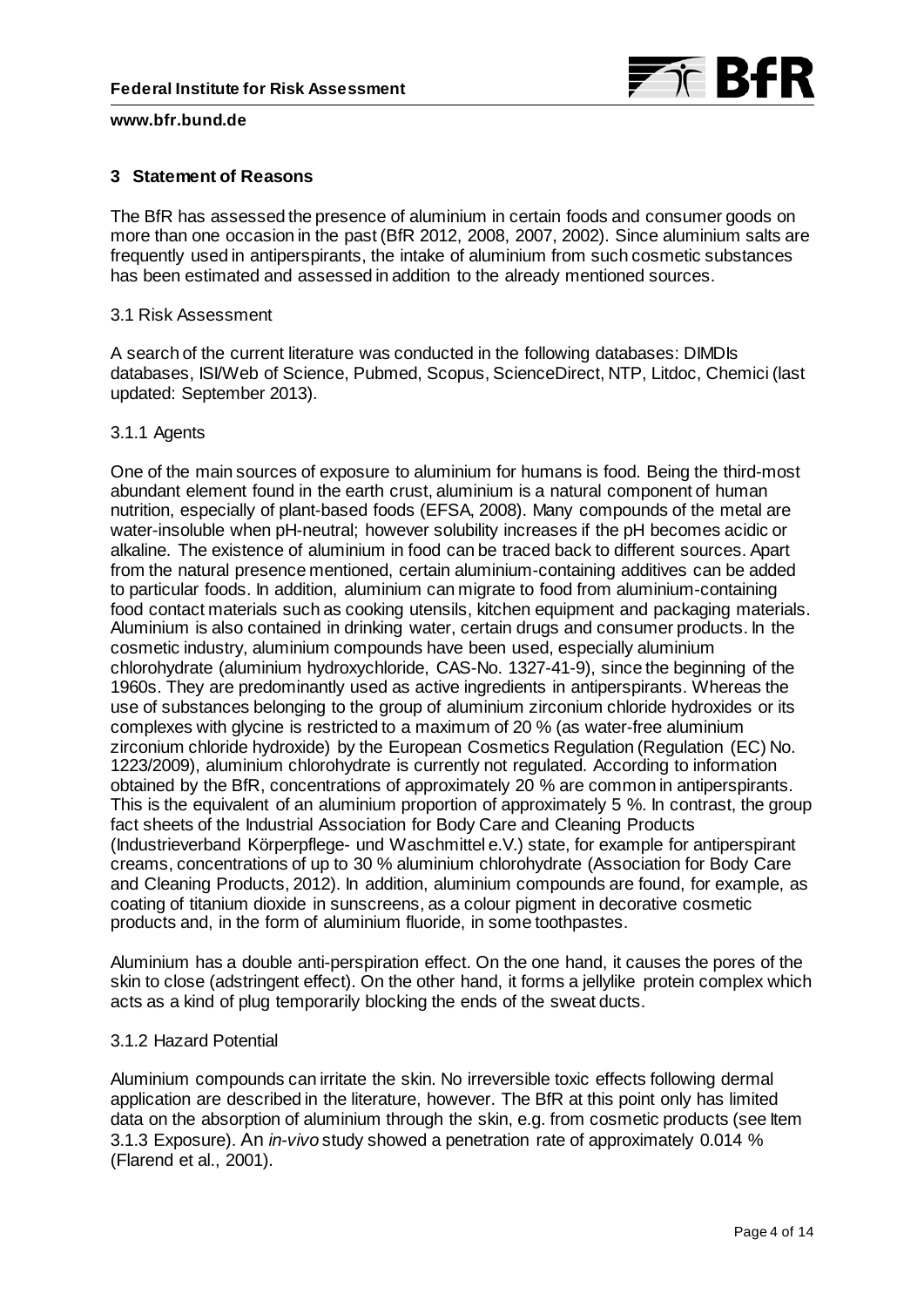

Following oral ingestion, resorption of aluminium from the gastronitestinal tract is usually low in humans: it amounts to a maximum of 1 % and, in case of high intake (>1 g aluminium) drops as low as 0.01 %. In the presence of certain anions such as citrate or ascorbate (e.g. from fruit juices) oral resorption can increase. The concentration in blood serum is given as 1-3 µg/L (Liao et al., 2004).

Aluminium intake from food varies greatly between individuals. For adults it is in the range between 1.6 mg and 13 mg per day (EFSA, 2008). When aluminium is ingested with food, its acute toxicity is low. There is evidence of interaction with phosphate and calcium metabolism in humans and in animal experiments. For high doses of aluminium chloride (355 mg/kg) mice showed a reduction in phosphate retention. At levels of 0.1 % and 0.2 % aluminium chloride in feed, functional or neurochemical changes were observed. However, no evidence of the neurofibrillary degeneration typical of Alzheimer's disease was found in studies involving administration of aluminium to animals.

Whereas studies on the reproductive toxicity did show embryotoxic effects, if high doses of aluminium were used, no teratogenic effects (deformities) were observed (Schmidt and Grunow, 1991). The oral feeding studies on different species (mice, rats, dogs) assessed by the AFC-Panel (Panel on Food Additives, Flavourings, Processing Aids and Materials in Contact with Food) of the EFSA showed values between 50 and 75 mg/kg of bodyweight per day for the lowest observed effect level (LOEL). For the lowest LOEL value derived from these studies, an additional uncertainty factor of 3 was, in addition to the usual uncertainty factor of 100, taken into account for uncertainties resulting from the data basis used (no defined value for no observed adverse effect level (NOAEL, no chronic studies). This resulted in a TWI of 1.2 mg/kg of body weight. Similarly, the lowest NOAEL of 10 mg/kg of bodyweight per day of a study to determine the developmental and neurotoxic effects of aluminium on mice resulted in a TWI of 0.7 mg/kg of bodyweight. From both values, the AFC Panel of the EFSA derived a value of 1 mg/kg of bodyweight in 2008 (JECFA, 2012; EFSA, 2008).

For all aluminium compounds from food, the EFSA states a median oral bioavailability of 0.1 %. This means that the TWI for an adult weighing 60 kg converts to a systemically available dose of 8.6 µg/day (0.0086 mg/day).

In contrast, a more recent study on the developmental neurotoxicity conducted with rats by Poirier et al. (2011) calculated a NOAEL of 30 mg/kg bodyweight per day. Factoring in an uncertainty factor of 100, the Joint FAO/WHO Expert Committee on Food Additives, JECFA) determined a provisional tolerable weekly intake, PTWI) of 2 mg/kg of bodyweight / week (JECFA, 2012).

Neurotoxic effects in humans were observed, for example, in patients parenterally exposed to high doses of aluminium. The effects took the form of a so-called dialysis encephalopathy. (Candy et al, 1992). If aluminium is administered parenterally, i.e. not via food but, bypassing the gastrointestinal tract, directly to the body (for example as a drug), it is distributed in all tissues and then predominantly excreted via the kidneys. Since the elimination process is slow and incomplete, the light metal gradually accumulates in the body with increasing age, mainly in the skeletal system and the lungs.

Aluminium can pass the blood brain barrier and enter the brain via two different mechanisms which probably occur in parallel: on the one hand, via a transport system which is coupled to citrate, i.e. the salt of citric acid (Yokel et al., 2002); on the other hand, attached to transferrin, a transport protein for iron, via its receptor (Yokel et al., 2002a).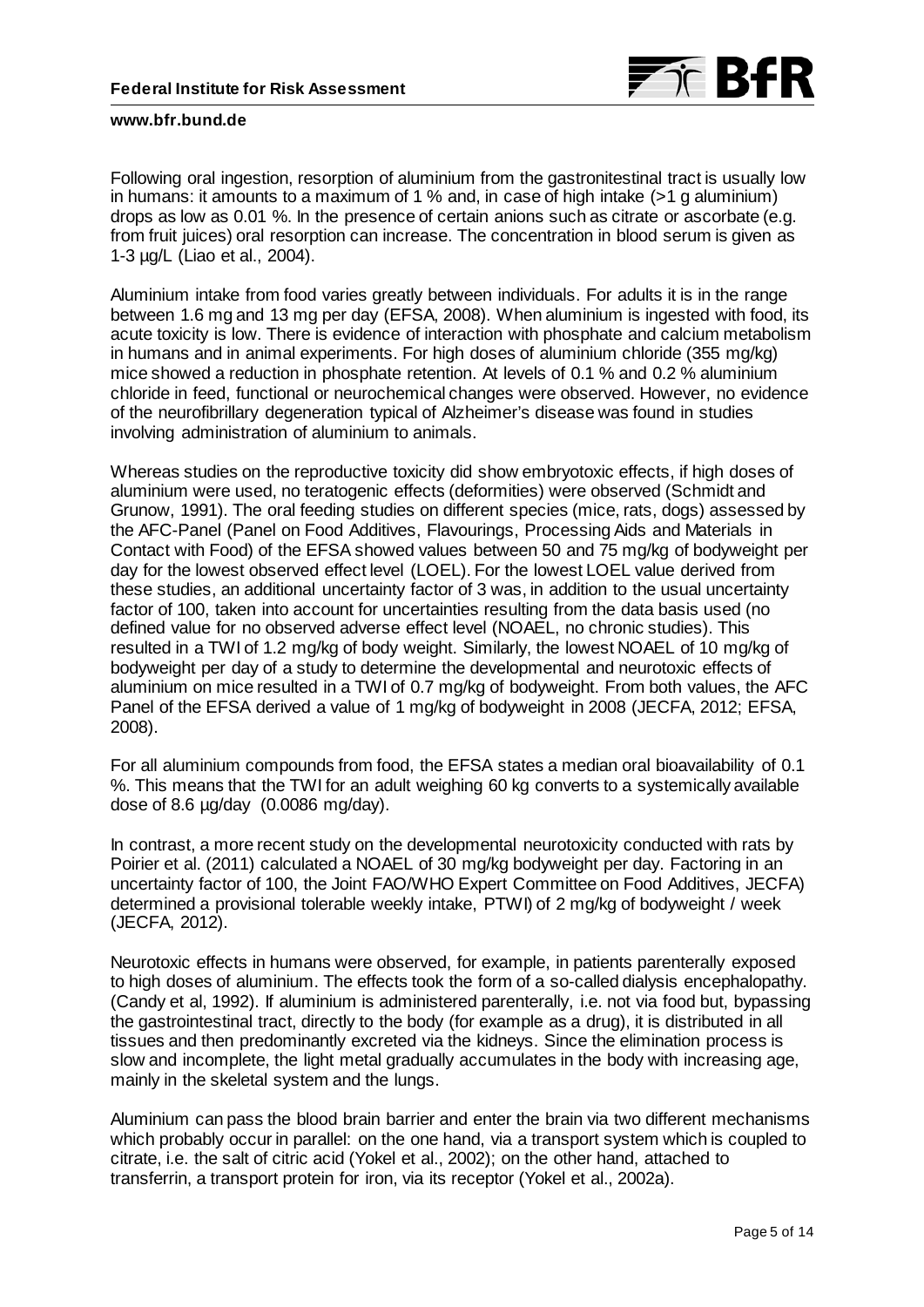

The neurotoxic effect of aluminium has been linked to Alzheimer's disease. Different epidemiological studies attempting to prove a connection between aluminium intake from drinking water and Alzheimer's disease do not provide sound scientific evidence due to the inconsistent data situation. The World Health Organisation (WHO) reached the conclusion that increased aluminium intake is very unlikely to be a causal factor for Alzheimer's disease (IPCS, 1997).

Equally, no causal relation has so far been scientifically established between the intake of aluminium from cosmetic products and the development of cancer, especially breast cancer. Indications for such a connection arose from studies on breast cancer patients who showed significantly higher aluminium contents in the tissue of the typically affected outer breast region (axillary quadrant) compared to the inner (medial) area (Exley et al., 2007). Whereas some researchers made a link between this observation and the use of aluminium-containing antiperspirants (Darbre, 2001), others advanced the explanation that the increased presence of tumours is due the fact that the outer areas of the breast contain more tissue (Lee, 2004). Two studies published in 2011 in which mammary gland tissue and secretion of both cancer patients and healthy women were tested for aluminium contents again suggested a possible link (Mannello et al., 2011, Romanowicz-Makowska et al., 2011). In contrast, another group detected no differences in the aluminium contents of healthy versus tumour tissue of cancer patients (Rodrigues-Peres et al., 2013). However, there was no control group consisting of healthy women in this study.

Nor do these studies explain whether aluminium is the trigger of cancer or simply constitutes a concomitant of it. Indications that aluminium is more likely to accumulate in tumour tissue as a consequence of cancer than being its cause is suggested by a study involving animal experiments conducted in 1994 (Ogoshi et al., 1994). By administering a carcinogenic substance (2.7-Dimethylbenz[*a*]anthracene) with the feed, tumours were triggered in the mammary gland of rats. Higher levels of aluminium were discovered in the breast tissue of animals with tumours compared to the healthy control animals.

An epidemiological case study found a correlation between the use of aluminium-containing antiperspirants and the incidence of breast cancer (McGrath, 2003). However, two further studies did not (Mirick et al., 2002; Fakri et al., 2006). In addition, even high dosages of up to 850 mg/kg of bodyweight / day did not produce any carcinogenic effects in animal experiments.

Having critically evaluated all published studies on the subject, a French panel of experts concluded in 2008 that the use of aluminium-containing antiperspirants probably does not constitute a risk factor for the development of breast cancer (Namer et al., 2008). The EFSA too holds the view that aluminium is unlikely to have carcinogenic potential for humans in nutritionally relevant doses (EFSA, 2008).

Apart from its neurotoxic effects and its impact on bone development, its toxic effect on reproduction and embryo development are major manifestations of the hazard potential of aluminium (Krewski, 2007). Thus various animal studies describe the embryotoxic potential of aluminium. The toxicity largely depended on the exposure route and / or the solubility of the aluminium compound used (Domingo, 2000). The concentrations used were much higher, however, than those which are reached when antiperspirants are used. For this reason, it is unlikely that the use of aluminium-containing antiperspirants leads to concentrations in the embryo or foetus which would do harm to the unborn child.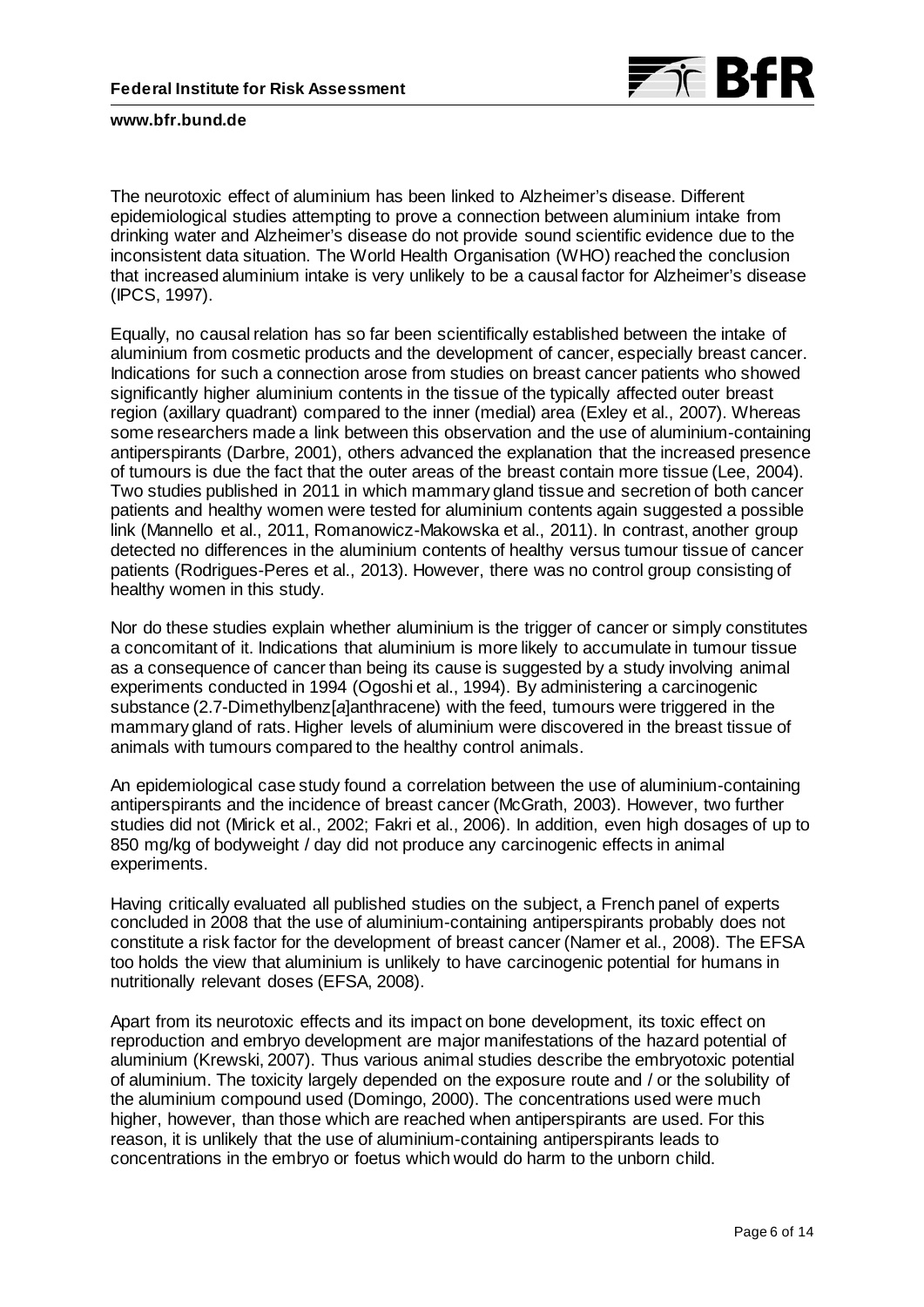

Aluminium is found in low concentrations in breast milk. In a study by Hawkins, aluminium concentrations were measured in the blood plasma of infants who had been fed either breast milk or various preparations of infant and follow-on formula (Hawkins, 1994). It was found that for infants who were fed breast milk containing 9.2 µg aluminium/L, the concentration in blood plasma was, at 8.6 µg/L roughly the same as in babies fed formula for premature babies (300 µg Aluminium/L) whose blood plasma on average showed 9.7 µg/L. While it is true that the use of an aluminium-containing antiperspirant would lead to some increase in the aluminium concentration of breast milk, it is nevertheless unlikely that this would lead to an increase in the concentration in the blood plasma of infants.

#### 3.1.3 Exposure

Based on the information available to the BfR, the main active ingredient used in antiperspirants is aluminium chlorohydrate in a concentration of about 20 %. This corresponds to an aluminium content of approximately 5 %.

An *in-vitro* study published in 2012 on the penetration of aluminium through human skin calculated penetration rates for the formulations "Deospray", "Roll-On" and "Stick" of 0.65 %, 0.18 % and 0.96 % respectively (Pineau et al., 2012). At the same time as determining the penetration rate for intact skin, Pineau and colleagues also tested the penetration rate of "Stick" formulation on skin damaged by "Tape stripping". The penetration rate found here was 5.9 % (Pineau et al., 2012). The BfR is currently aware of only one *in-vivo* study on the skin penetration of aluminium chlorohydrate in human subjects (Flarend et al., 2001). On the basis of the excreted quantity of isotope-marked aluminium over 14 days in the urine, which was the equivalent of 0.012 % of the applied quantity, the authors calculated a penetration rate of approximately 0.014 %. This value deviates by at least factor 12 from the penetration rates, which were determined in the *in-vitro* experiment. Possible explanations for this discrepancy are explained in Chapter 3.1.4.

On the basis of the Notes of Guidance of the SCCS (SCCS, 2012) with the penetration rates, determined through the *in-vitro* experiment, for two applications on an area of 200 cm² systemic exposure rates (SED) of 0.0107 (spray), 0.002 (roll-on) and 0.0105 (stick) mg/kg of bodyweight/day were calculated. For skin damaged by "tape stripping", the SED was 0.0745 mg/kg of bodyweight/day. For an adult weighing 60 kg, this would result in possible systemic absorption of 0.64 mg (spray), 0.12 mg (roll-on), 0.63 mg (stick) and 4.5 mg (stick, damaged skin) of aluminium per day.

By comparison, if the penetration rate from the *in-vivo* experiment (Flarend et al., 2001) is used as a basis, this results in an SED of 0.175 µg/kg of bodyweight/day or, for an adult of 60 kg, a daily absorption of 0.0105 mg of aluminium.

#### 3.1.4 Risk Characterisation

As can be gleaned from Chapter 3.1.3, the possible systemic exposure doses vary to a great extent. This is due to a number of factors which are explained in detail below.

On the one hand, the determination of the penetration rate of aluminium from aluminium compounds through *in-vitro* experiments, calculated from the sum of the penetration of aluminium into the epidermis (exclusive *stratum corneum*), dermis and the receptor fluid may be subject to artefacts (adulteration). This adulteration might be due to the way the agent works (e.g. by blocking the ends of the sweat ducts, see, among others, Yanagishita et al., 2012). This means that the effective systemic absorption is probably lower than calculated in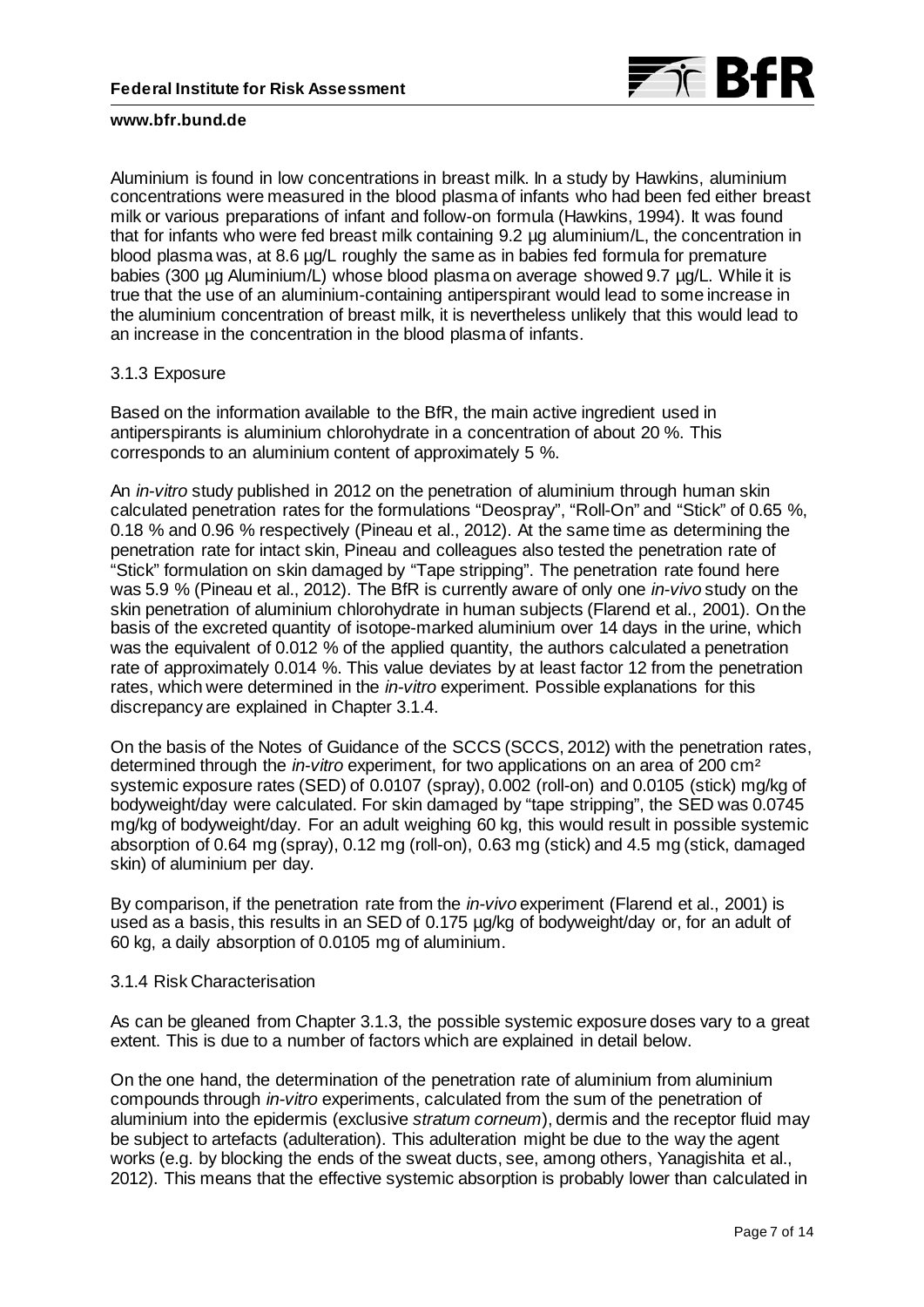

this study. The *in-vitro* experiment conducted by Pineau did not find any higher aluminium levels in the receptor fluid than the blank value. Since, however, an astringent (contracting) effect of the aluminium salt is postulated which would in term mean binding to cellular proteins, at least low systemic availability of the applied aluminium seems possible. This was indeed confirmed by the *in-vivo* experiment conducted by Flarend. However, the *in-vitro*  experiment unequivocally shows the already known influence of the formulation on the penetration rate (Samaras et al., 2012).

"Tape stripping" before application of the agent to be tested done in *in-vitro* experiments strive to simulate the scenario of skin with impaired barrier function. Various studies have shown that the penetration rate for substances is generally higher for damaged than for undamaged skin (see Gattu & Maibach, 2009). It is unknown, however, to what extent the data calculated by Pineau and colleagues can be transferred to shaved skin. Up to 36 % of the biological material removed through shaving of the armpits consists of keratinised cells (*stratum corneum*) and leads to short-term functional impairment of the barrier against exogenous substances (Marti et al., 2003; Turner et al., 2007; Evans et al., 2012). An increase in penetration, especially in case of small injuries from shaving, therefore seems likely. The penetration through damaged skin was measured by Pineau under occlusion, i.e. by covering the treated skin area with an (airtight) plaster. This results in a higher moisture content of the skin and usually results in an increase in penetration.

The only *in-vivo* study on the skin penetration of aluminium from aluminium chlorohydratecontaining antiperspirants only involved two subjects, a man and a woman (Flarend et al., 2001). The data showed major differences between the two test persons. On the basis of the excreted quantity of isotope-marked aluminium over 14 days via the urine, the authors calculated a penetration rate of approximately 0.014 %. Since aluminium chlorohydrate, for example, was not used in any cosmetic formulation, but in a solution and the experiment was conducted under occlusion, it is conceivable that the calculated penetration rate does not correspond to what would have been found under realistic conditions. The quantity applied (per area) also has an influence on the level of penetration. This is usually inversely correlated to penetration, i.e. for large quantities the penetration rate is lower than for small quantities. In case of an applied quantity of 75 mg of aluminium, the effective penetration rate could therefore be lower than the 0.014 % that Flarend and colleagues determined for approximately 13 mg of applied aluminium.

In case an aluminium-containing antiperspirant in the form of a spray is used, the possibility of inhaling must be taken into account in addition to dermal absorption. Studies showed that the inhalation absorption of aluminium is greater than the absorption via drinking water for which an oral bioavailability of 0.3 % is assumed. It must be taken into account, however, that only particles with a size <10 µm are considered to be respirable (Rothe et al., 2011; Heyder et al., 1986). A study on the inhalation of aluminium chlorohydrate-containing sprays on monkeys showed that following a five-second jet straight in the face of the monkeys, only a small proportion of the spray remained in the lungs. The majority of the substance was excreted again through breathing over the following 14 days (Finkelstein & Wulf, 1974).

In addition, the exposed skin surface is possibly greater for the use of an aerosol than if a stick or roll-on is used, whereas the applied quantity is typically lower, according to the Notes of Guidance of the SCCS.

Based on the the current TWI amounting to 1 mg/kg of bodyweight for the total intake of aluminium via food (EFSA 2008), this results in a tolerable intake of 0.14 mg/kg of bodyweight per day. For an oral bioavailability of 0.1 % for all aluminium compounds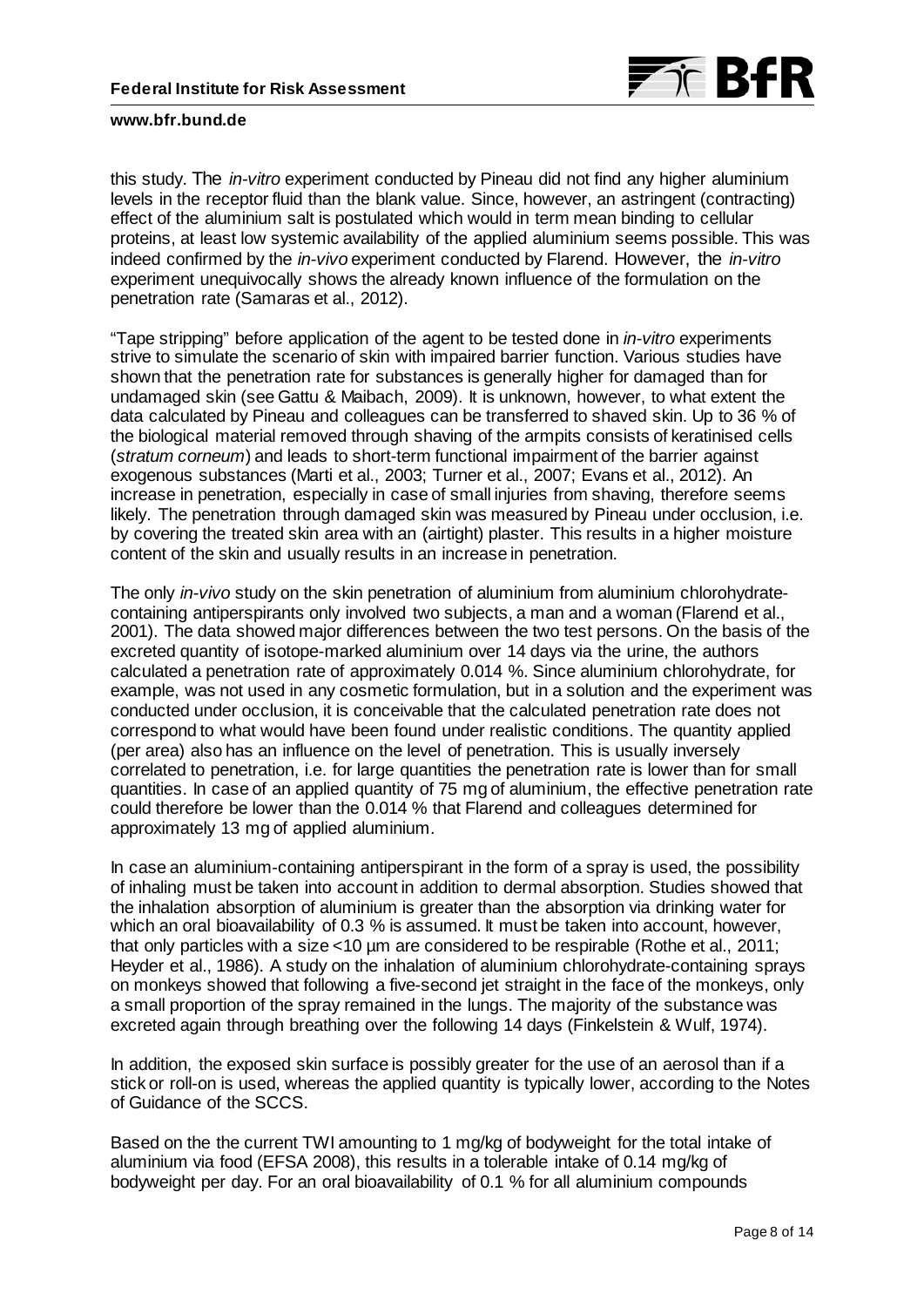

ingested with food, this corresponds to a systemic absorption of 0.14 µg per kg of bodyweight / day (equivalent to 0.00014 mg/kg of bodyweight/day ). Daily use of an aluminium-containing antiperspirant alone with a possible absorption of 0.175 µg/kg of bodyweight/day (corresponds to 0.000175 mg/kg of bodyweight/day) would therefore completely exhaust the TWI or even exceed it. Exceeding the TWI does not directly lead to health problems but means a reduction in the safety margin. Exceeding this value on a permanent basis would not be tolerable from a toxicological viewpoint.

Since antiperspirants are not the only aluminium source for consumers, calculating the safety margin for a single product cannot be the goal of risk assessment. Rather, it is important to take into account the cumulative aluminium intake from all sources such as food, cooking utensils and other cosmetic products as well as the possibility that an aluminium-containing product is applied several times a day and / or on shaved or damaged skin.

Regular use of an aluminium-containing antiperspirant over decades could potentially lead to increased aluminium levels in the body which at a later stage might lead to health impairments. The BfR does not have scientific data enabling estimation of long-term effects of chronic aluminium exposure. For this reason, the BfR cannot conduct a conclusive risk assessment.

### 3.2 Other Aspects

Apart from aluminium-containing antiperspirants there is a host of other cosmetic products containing aluminium compounds such as lipsticks, toothpastes, creams and sun lotions. Due to their application to large areas, sun lotions in particular can significantly increase the intake of aluminium from cosmetic products. This is justified by the assumption that under certain conditions, detachment of aluminium coating of titanium oxide nanoparticles used in some sunscreens could occur (Virkutyte et al., 2012). A study by Nicholson and Exley (2007) calculated that if such products are applied five times a day, up to 1000 mg of aluminium are applied per day. At a penetration rate of 0.014 % this would mean additional absorption of approximately 140 µg (0.14 mg). However, the BfR has not seen any data on the penetration of aluminium from coatings of titanium oxide in sunscreens through human skin.

Furthermore, aluminium chlorohydrate-containing (5 %) skin creams, recommended also for use on damaged skin, is available on the market. The manufacturer recommends that the cream is applied several times a day (before start of work and after breaks). In case of occupational use, e.g. as a medicinal product, a separate benefit / risk analysis would have to be conducted.

## **4 Measures / Framework of Action**

The wide range of exposure doses ascertained clearly shows the urgent need for research in order to establish the actual penetration rate under realistic conditions. This is essential for a risk assessment of the health implications of aluminium-containing antiperspirants.

Even if it has not been possible so far to provide scientific evidence of a causal relationship between increased aluminium intake and incidence of breast cancer and / or Alzheimer's disease, the overall exposure of consumers should, given the proven developmental and neurotoxicity of aluminium, not lead to a situation where the TWI is exceeded on a permanent basis. Although aluminium intake through the skin is probably very low, even such low penetration of approximately 0.014 % (Flarend et al., 2001) could lead to physiologically relevant systemic absorption, if a high external dose is applied. It is possible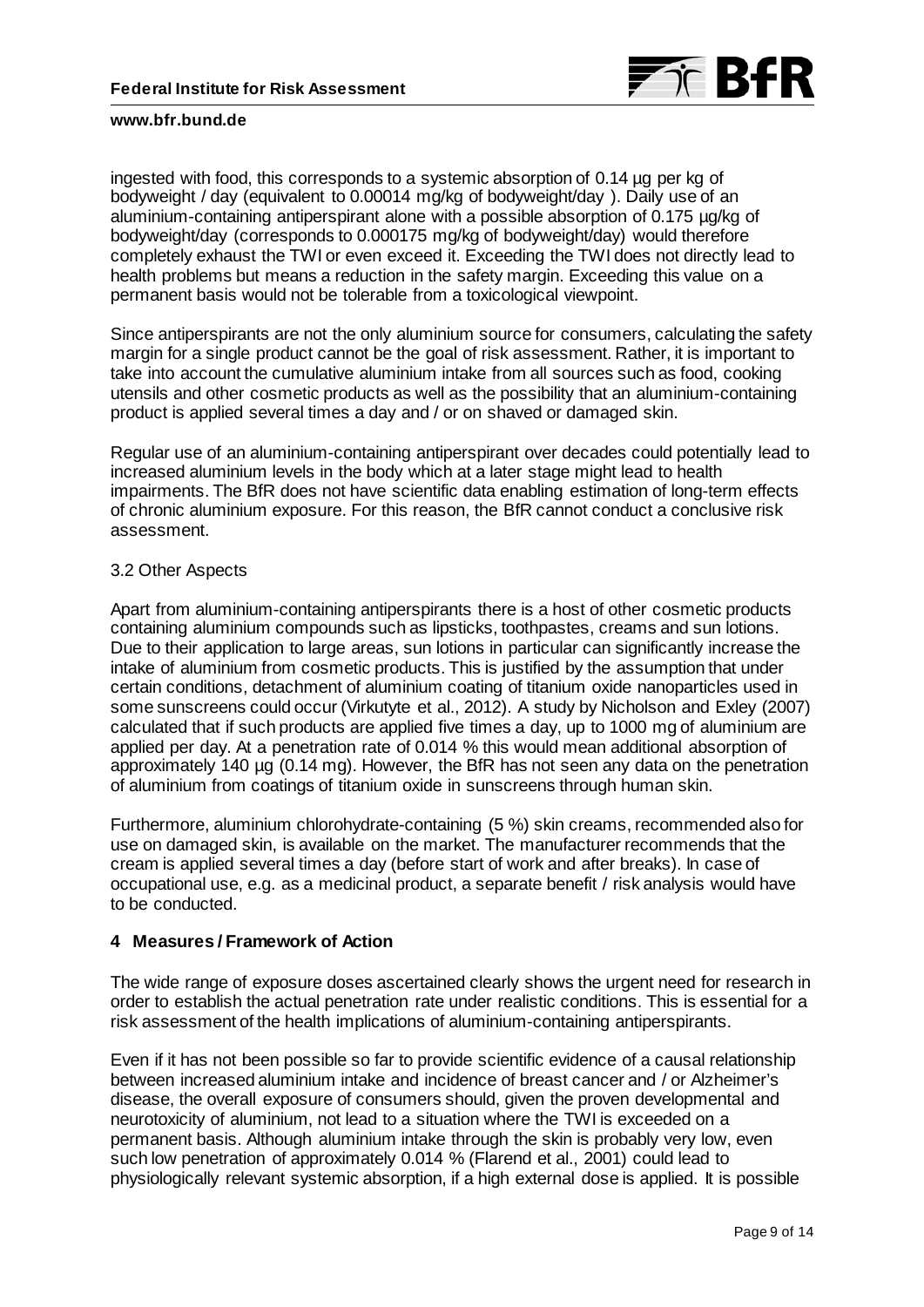

that this absorption is within the range which the EFSA has defined as the tolerable weekly intake (TWI). Together with other sources of intake such as food this would then make it likely that consumers exceed the TWI. Exceeding this value on a permanent basis would not be tolerable from a toxicological viewpoint.

Consumers already ingest high quantities of aluminium via food, and for a proportion of the population, the weekly tolerable intake is probably exhausted through food alone (Arnich et al., 2013; Fekete et al., 2013; Food Standards Australia New Zealand (FSANZ), 2011). In case of long-term use of aluminium-containing cosmetic products, the TWI could therefore be permanently exceeded and aluminium could accumulate in the body. However, scientific uncertainties still exist, for example in relation to the effective penetration rate and the longterm effects of chronic aluminium exposure.

It is possible to reduce individual aluminium intake. Aluminium-containing cosmetic products such as antiperspirants and creams contribute to overall aluminium intake. Aluminium intake via antiperspirants is notably lowered, if such products are not applied to the skin immediately after shaving, nor to damaged armpit skin. In addition, deodorants are available on the market which do not contain any aluminium salts.

A voluntary note ("Do not apply to damaged skin") already exists in some EU countries and is currently being discussed in others, for example in Austria. For aluminium zirconium chloride hydroxides such a note is, in accordance with Regulation (EC) No. 1223/2009 already compulsory for cosmetic products in Germany. In order to ensure a reduction in aluminium exposure from cosmetic products in the long run, the BfR recommends that the contents of aluminium salts is limited generally, as opposed to only regulating individual aluminium salts such as aluminium zirconium chloride hydroxides.

## **5 References**

- Agence française de sécurité sanitaire des produits de santé (AFSSAPS), 2011. Évaluation du risque lié à l'utilisation de l'aluminium dans les produits cosmétiques [http://ansm.sante.fr/S-informer/Points-d-information-Points-d-information/Evaluation-du](http://ansm.sante.fr/S-informer/Points-d-information-Points-d-information/Evaluation-du-risque-lie-a-l-utilisation-de-l-aluminium-dans-les-produits-cosmetiques-Point-d-information)[risque-lie-a-l-utilisation-de-l-aluminium-dans-les-produits-cosmetiques-Point-d](http://ansm.sante.fr/S-informer/Points-d-information-Points-d-information/Evaluation-du-risque-lie-a-l-utilisation-de-l-aluminium-dans-les-produits-cosmetiques-Point-d-information)[information](http://ansm.sante.fr/S-informer/Points-d-information-Points-d-information/Evaluation-du-risque-lie-a-l-utilisation-de-l-aluminium-dans-les-produits-cosmetiques-Point-d-information)
- Arnich, N., Sirot, V., Riviere, G., Jean, J., Noel, L., Guerin, T., Leblanc, J.C., 2012. Dietary exposure to trace elements and health risk assessment in the 2nd French Total Diet Study. Food Chem Toxicol 50: 2432-2449.
- Atomic Energy of Canada Limited (AECL), 2010. The Bioavailability of Ingested Al-26 Labelled Aluminium and Aluminium Compounds in the Rat, General Nuclear Product GNP-121100-REPT-003
- Bundesinstitut für Risikobewertung (BfR), 2002. Erhöhte Gehalte von Aluminium in Laugengebäck. Stellungnahme vom 25. November 2002 [http://www.bfr.bund.de/cm/208/erhoehte\\_gehalte\\_von\\_aluminium\\_in\\_laugengebaeck.pdf](http://www.bfr.bund.de/cm/208/erhoehte_gehalte_von_aluminium_in_laugengebaeck.pdf)

Bundesinstitut für Risikobewertung (BfR), 2007. Keine Alzheimer-Gefahr durch Aluminium aus Bedarfsgegenständen. Aktualisierte gesundheitliche Bewertung Nr. 033/2007 des BfR vom 13. Dezember 2005 [http://www.bfr.bund.de/cm/216/keine\\_alzheimer\\_gefahr\\_durch\\_aluminium\\_aus\\_bedarfsg](http://www.bfr.bund.de/cm/216/keine_alzheimer_gefahr_durch_aluminium_aus_bedarfsgegenstaenden.pdf) [egenstaenden.pdf](http://www.bfr.bund.de/cm/216/keine_alzheimer_gefahr_durch_aluminium_aus_bedarfsgegenstaenden.pdf)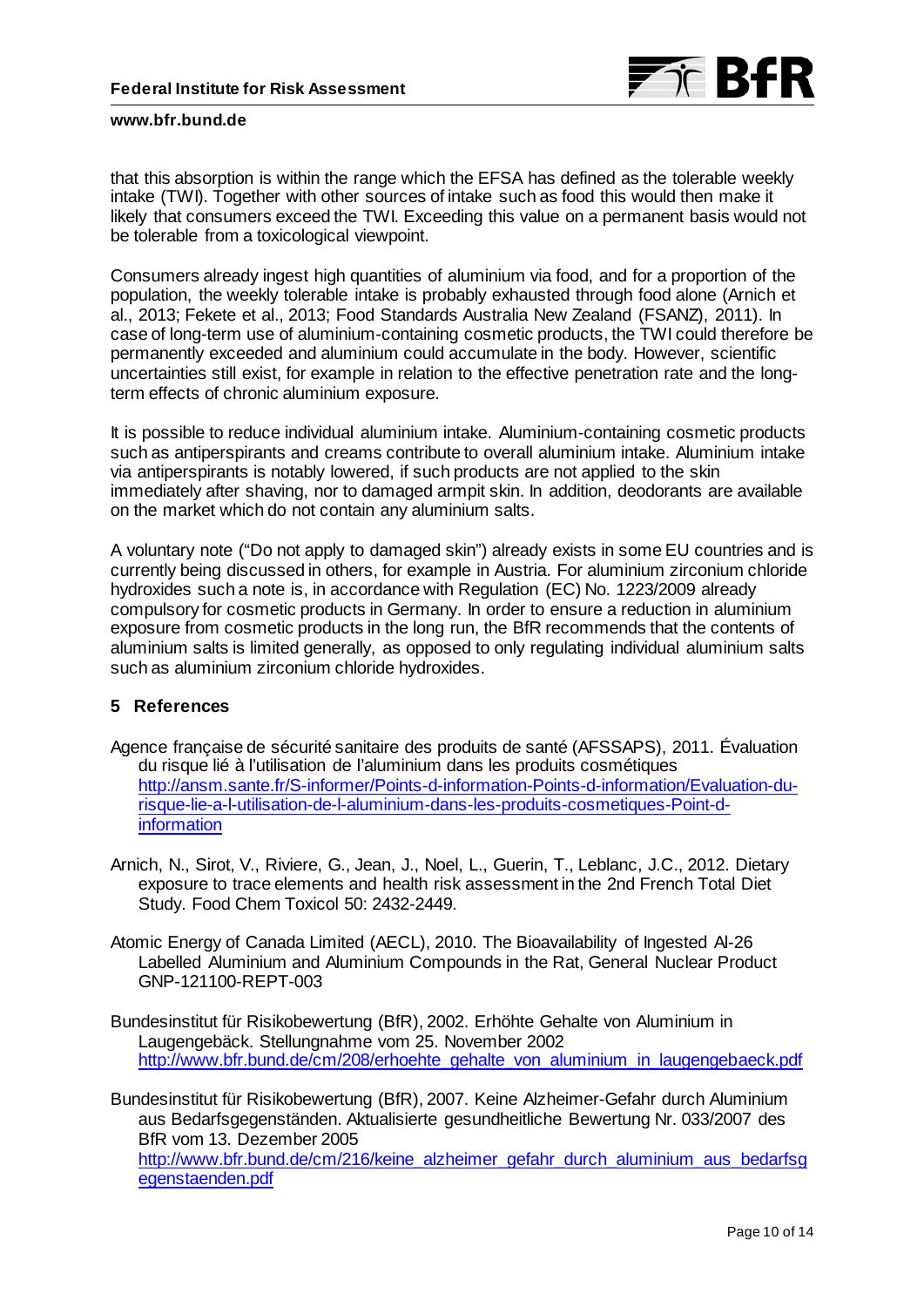

- Bundesinstitut für Risikobewertung (BfR), 2008. Aluminium in Apfelsaft: Lagerung von Fruchtsäften nicht in Aluminiumtanks. Gesundheitliche Bewertung Nr. 034/2008 des BfR vom 18. Juni 2008 [http://www.bfr.bund.de/cm/208/aluminium\\_in\\_apfelsaft\\_lagerung\\_von\\_fruchtsaeften\\_nich](http://www.bfr.bund.de/cm/208/aluminium_in_apfelsaft_lagerung_von_fruchtsaeften_nicht_inaluminiumtanks.pdf) [t\\_inaluminiumtanks.pdf](http://www.bfr.bund.de/cm/208/aluminium_in_apfelsaft_lagerung_von_fruchtsaeften_nicht_inaluminiumtanks.pdf)
- Bundesinstitut für Risikobewertung (BfR), 2012. Aluminiumgehalte in Säuglingsanfangs- und Folgenahrung. Aktualisierte Stellungnahme Nr. 012/2012 des BfR vom 20. April 2012 [http://www.bfr.bund.de/cm/343/aluminiumgehalte-in-saeuglingsanfangs-und](http://www.bfr.bund.de/cm/343/aluminiumgehalte-in-saeuglingsanfangs-und-folgenahrung.pdf)[folgenahrung.pdf](http://www.bfr.bund.de/cm/343/aluminiumgehalte-in-saeuglingsanfangs-und-folgenahrung.pdf)
- Bundesinstitut für gesundheitlichen Verbraucherschutz und Veterinärmedizin (BgVV), 2002. Grillfisch in Aluminiumfolie. Gesundheitliche Bewertung eines möglichen Übergangs von Aluminium in den Fisch. Stellungnahme des BgVV zu einer Anfrage vom 05. April 2002 <http://www.bfr.bund.de/cm/216/grillfisch.pdf>
- Candy, J. M., McArthur, F. K, Oakley, A.E., Taylor, G. A., Chen, C. P., Mountfort, S. A., Thompson, J. E. , Chalker, P.R., Bishop, H.E., Beyreuther, K. ,1992. Aluminium accumulation in relation to senile plaque and neurofibrillary tangle formation in the brains of patients with renal failure. Journal of Neurological Sciences, 107: 210-218
- Commission of the European Communities, 1991. Reports of the Scientific Committee for Food on a first series of food additives of various technological functions. Twenty-fifth series, EUR 13416 EN (18.05.1990) [http://ec.europa.eu/food/fs/sc/scf/reports/scf\\_reports\\_25.pdf](http://ec.europa.eu/food/fs/sc/scf/reports/scf_reports_25.pdf)
- Council of Europe, 2002. Policy statement concerning metals and alloys, Technical document, Guidelines on metals and alloys used as food contact materials (13.02.2002). [http://www.coe.int/T/E/Social\\_cohesion/SOC-](http://www.coe.int/T/E/Social_cohesion/SOC-SP/TECH%20DOC%20GUIDELINES%20METALS%20AND%20ALLOYS.pdf)[SP/TECH%20DOC%20GUIDELINES%20METALS%20AND%20ALLOYS.pdf](http://www.coe.int/T/E/Social_cohesion/SOC-SP/TECH%20DOC%20GUIDELINES%20METALS%20AND%20ALLOYS.pdf)
- Darbre, P. D., 2001. Underarm cosmetics are a cause of breast cancer. European Journal of Cancer Prevention, 10: 389-393
- Darbre, P. D., 2003. Underarm cosmetics and breast cancer. Journal of applied Toxicology, 23: 89-95
- De Sole, P., Rossi, C., Chiarpotto, M., Ciasca, G., Bocca, B., Alimonti, A., Bizzarro, A., Rossi, C., Masullo, C., 2013. Possible relationship between Al/ferritin complex and Alzheimer's disease. Clinical Biochemistry, 46: 89-93
- Domingo, J.L.; Gomez, M. and Colomina, M.T., 2000. Risks of aluminum exposure during pregnancy. Contributions to Science. 1: 479-487.
- European Food Safety Authority (EFSA), 2008. Safety of aluminium from dietary intake. EFSA Journal 754: 1-34 http://www.efsa.europa.eu/de/efsajournal/doc/754.pdf
- European Commission, 1999. Scientific Committee on Medicinal Products and Medical Devices. Opinion on toxicological data on colouring agents for medicinal products: Aluminium, adopted by the Scientific Committee on Medicinal Products and Medical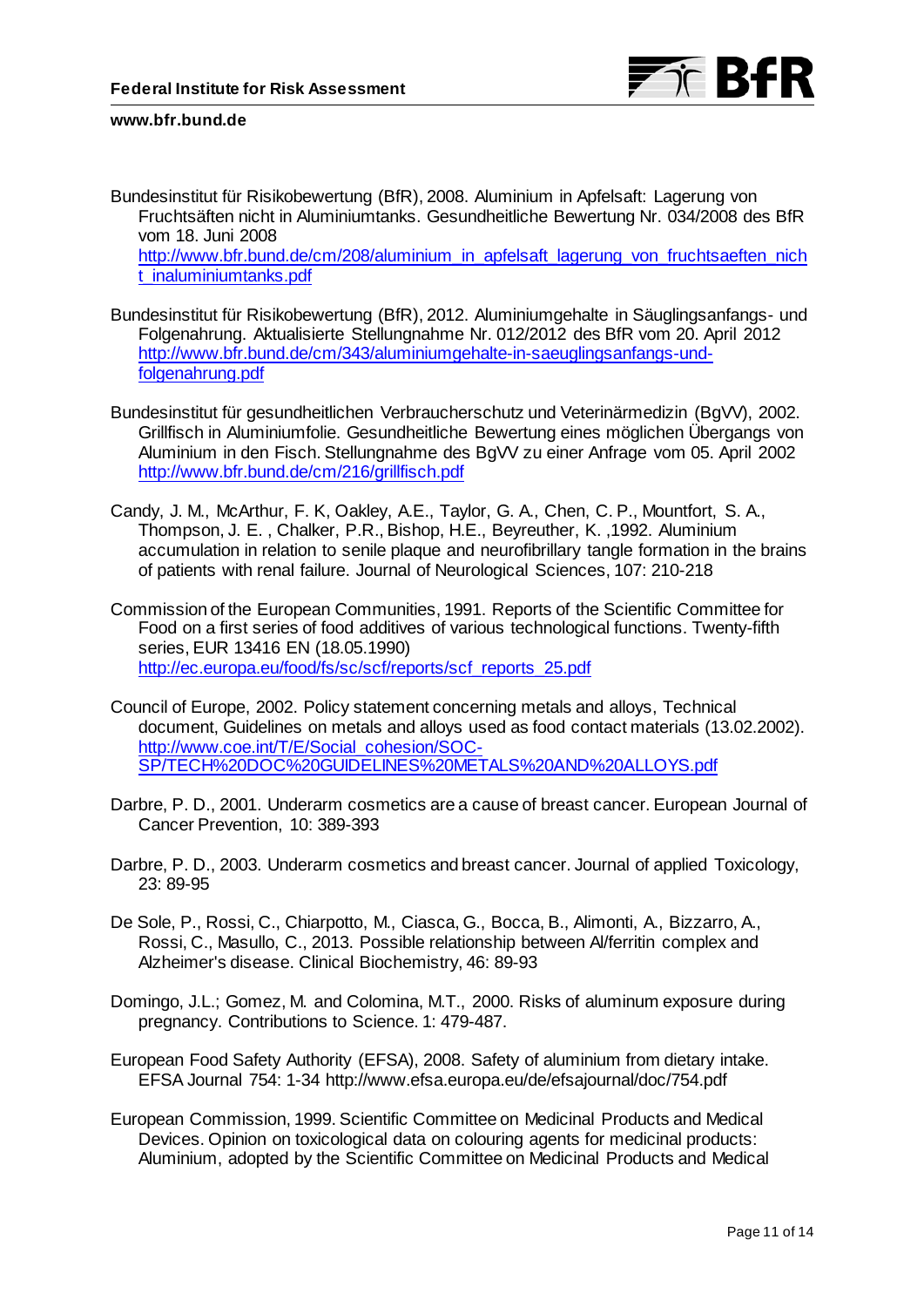Devices on 14. April 1999

[http://europa.eu.int/comm/health/ph\\_risk/committees/scmp/docshtml/scmp\\_out21\\_en.htm](http://europa.eu.int/comm/health/ph_risk/committees/scmp/docshtml/scmp_out21_en.htm)

- Evans, R. L., Marriott, R. E., Harker, M., 2012. Axillary skin: biology and care. International Journal of Cosmetic Science, 34(5): 389-395
- Exley, C., Burgess, E., Day, J. P., Jeffery, E. H., Melethil, S., Yokel, R.A., 1996. Aluminium Toxicokinetics. Journal of Toxicology and Environmental Health, Part A 48: 569-584
- Exley, C. ,Charles, L. M., Barr, L., Martin, C., Polwart, A., Darbre, P. D., 2007. Aluminium in human breast tissue. Journal of Inorganic Biochemistry, 101: 1344-1346
- Fakri, S., Al-Azzawi, A., Al-Tawil, N. , 2006. Antiperspirant use as a risk factor for breast cancer in Iraq. Eastern Mediterranean Health Journal, 12: 478-482
- Fekete, V., Vandevijvere, S., Bolle, F., Van, L.J., 2013. Estimation of dietary aluminum exposure of the Belgian adult population: evaluation of contribution of food and kitchenware. Food Chem Toxicol 55: 602-608.
- Finkelstein, Wulf, R.J., 1974. The uptake, distribution and excretion of a commercial aerosol antiperspirant by the monkey. Journal of the Society of Cosmetic Chemists, 25: 645-654
- Flarend, R., Bin, T., Elmore, D., Hem, S. L., 2001. A preliminary study of the dermal absorption of aluminium from antiperspirants using aluminium-26. Food and Chemical Toxicology, 39: 163-168
- Food Standards Australia New Zealand (FSANZ), 2011. The 23rd Australian total diet study (Australia, New Zealand). TDS Study Report.
- Gattu, S., Maibach, H. I., 2010. Enhanced absorption through damaged skin: An overview of the in vitro human model. Skin Pharmacology and Physiology, 23: 171-176
- Graves, A. B., White, E., Koepsell T. D., Reifler, B. V., van Belle, G., Larso, E. B.,1990. The association between aluminium-containing products and Alzheimer´s disease. Journal of Clinical Epidemiology, 43: 35-44
- Hawkins NM, Coffey S, Lawson MS, Delves HT (1994) Potential aluminium toxicity in infants fed special infant formula. J Pediatr Gastroenterol Nutr 19: 377-381.
- Heyder, J., Gebhart, J., Rudolf, G., Schiller, C.F., Stahlhofen, W., 1986. Deposition of particles in the human respiratory tract in the size range 0.005-15 µm. Journal of Aerosol Science, 17: 811-825
- International Programme on Chemical Safety (IPCS), 1997. Environmental Health Criteria 194 – Aluminium<http://www.inchem.org/documents/ehc/ehc/ehc194.htm>
- Joint FAO/WHO Expert Committee on Food Additives (JECFA), 1989. Toxicological evaluation of certain food additives and contaminants. WHO Food Additives Series 24: 113-154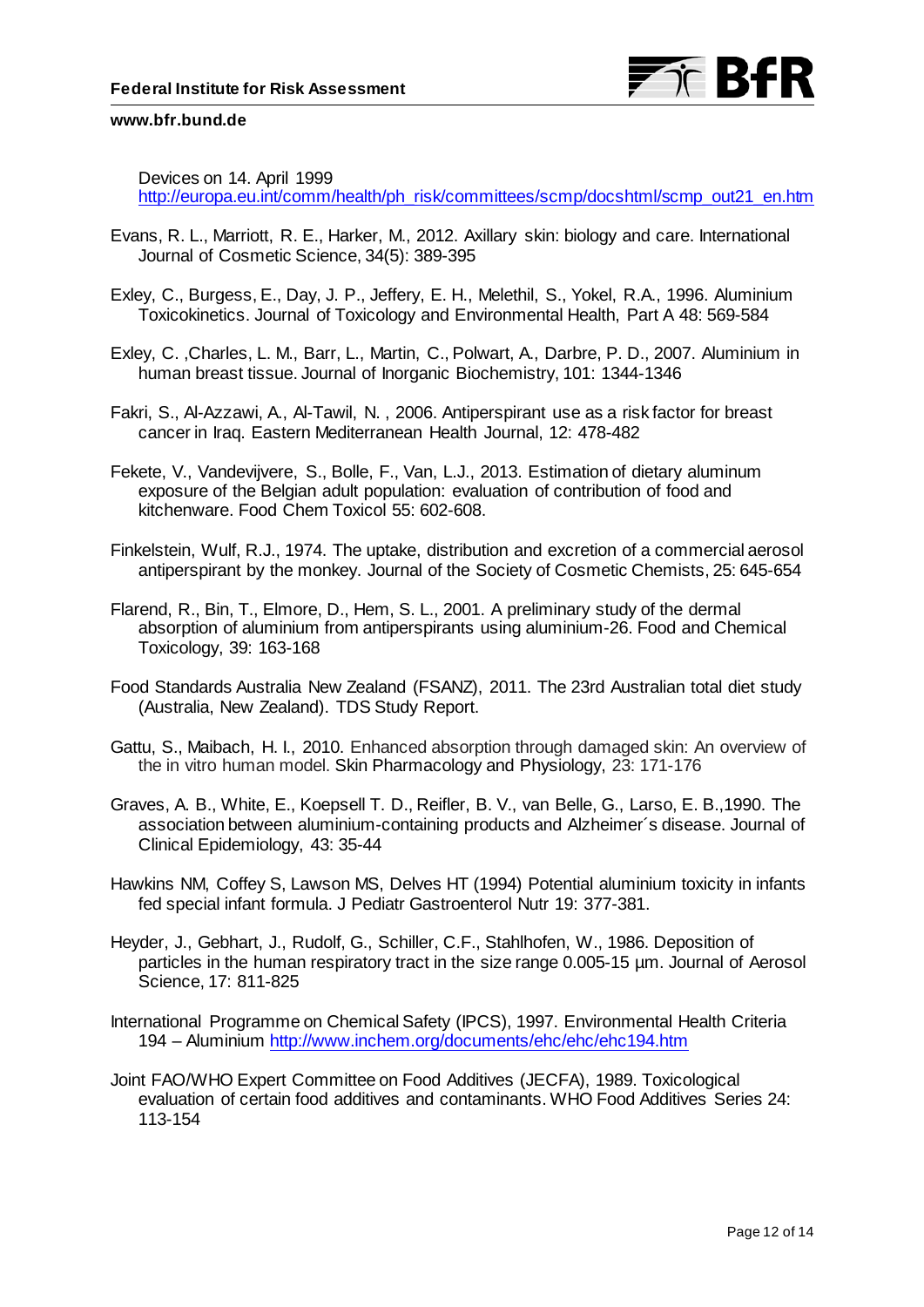

- Joint FAO/WHO Expert Committee on Food Additives (JECFA), 2012. Safety evaluation of certain food additives and contaminants. WHO Food Additives, Series 65: 3-86 [http://apps.who.int/iris/bitstream/10665/44813/1/9789241660655\\_eng.pdf](http://apps.who.int/iris/bitstream/10665/44813/1/9789241660655_eng.pdf)
- Krewski D, Yokel RA, Nieboer E, Borchelt D, Cohen J, Harry J, Kacew S, Lindsay J, Mahfouz AM, Rondeau V (2007) Human health risk assessment for aluminium, aluminium oxi-de, and aluminium hydroxide. J Toxicol Environ Health B Crit Rev. 10: 1-269.
- Lee, A. H. S., 2005. Why is carcinoma of the breast more frequent in the upper outer quadrant? A case series based on needle core biopsy diagnoses. The Breast, 14: 151- 152
- Liao, Y. H., Yu, H. S., Ho, C. K., Wu, M. T., Yang, C. Y., Chen, J. R. , Chang, C.C., 2004. Biological monitoring of exposures to aluminium, gallium, indium, arsenic, and antimony in optoelectronic industry workers. Journal of Occupational and Environmental Medicine*,*  46: 931-936
- Mannello, F., Tonti, G. A., Medda, V., Simone, P., Darbre, P. D., 2011. Analysis of aluminium content and iron homeostasis in nipple aspirate fluids from healthy women and breast cancer affected patients. Journal of Applied Toxicology 31: 262-269
- Marti, V. P. J, Lee, R. S., Moore, A. E., Paterson, S. E., Watkinson, A., Rawlings, A. V., 2003. Effect of shaving on axillary stratum corneum. International Journal of Cosmetic Science, 25: 193-198
- McGrath, K. G., 2003. An earlier age of breast cancer diagnosis related to more frequent use of antiperspirants/deodorants and underarm shaving. European Journal of Cancer Prevention, 12: 479-485
- Mirick, D. K., Davis, S., Thomas, D. B., 2002. Antiperspirant use and the risk of breast cancer. Journal of the National Cancer Institute, 94: 1578-1580
- Namer, M., Luporsi, E., Gligorov, J., Lokiec, F., Spielmann, M., 2008. The use of deodorants/antiperspirants does not constitute a risk factor for breast cancer. Bulletin du Cancer, 95: 871-880
- Nicholson, S., Exley, C., 2007. Aluminum: A potential pro-oxidant in sunscreens/sunblocks? Free Radical Biology and Medicine, 43: 1216-1217
- Ogoshi, K., Yanagi, S., Moriyama, T., Arachi, H., 1994. Accumulation of Aluminium in Cancers of Liver, Stomach, Duodenum and Mammary Glands of Rats. J. Trace Elem. Electrolytes Health Dis., 8: 27-31
- Poirier, J., Semple, H., Davies, J., Lapointe, R., Dziwenka, M., Hiltz, M., Mujibi, D., 2011. Double-blind, vehicle-controlled randomized twelve-month neurodevelopmental toxicity study of common aluminum salts in the rat. Neuroscience, 193: 338-362
- Priest, N. D., Talbot, R. J., Austin, J.G., Day, J. P., King, S. J., Fifield, K., Cresswell, R. G., 1996. The bioavailability of 26Al-labelled aluminium citrate and aluminium hydroxide in volunteers. Biometals, 9: 221-8
- Rodrigues-Peres, R. M., Cadore, S., Febraio, S., Heinrich, J. K., Serra, K. P., Derchain, S. F. M., Vassallo, J., Sarian, L. O., 2013. Aluminum concentrations in central and peripheral